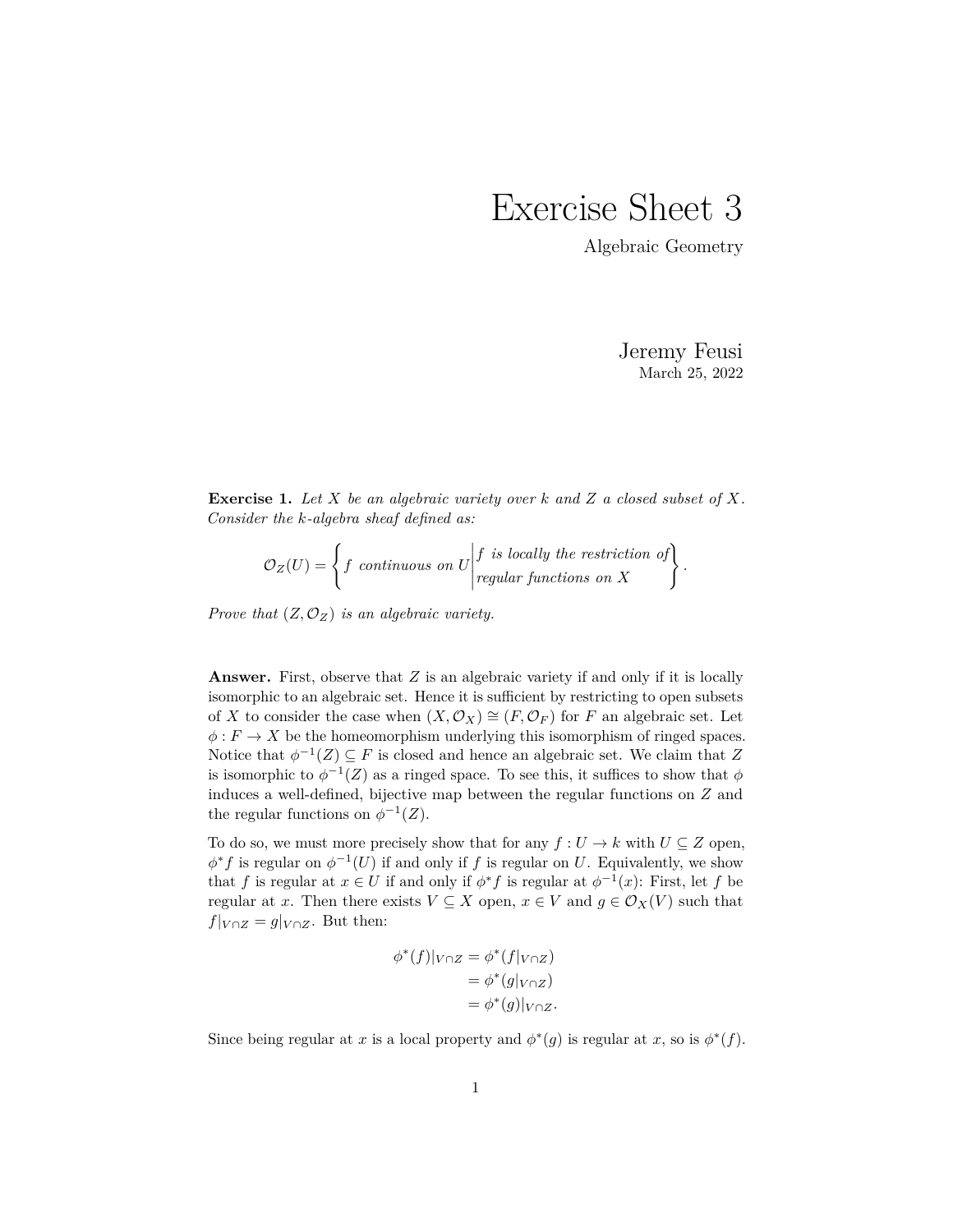Conversely, let  $\phi^*(f)$  be regular at  $\phi^{-1}(x)$ . Then there exists  $V \subseteq \phi^{-1}(U)$  open with  $\phi^{-1}(x) \in V$  and  $\phi^*(f)|_V = \frac{g}{h}$  for  $g, h \in k[\phi^{-1}(Z)]$ . But now observe:

$$
f|_{\phi(V)} = (\phi^{-1})^*(\phi^*(f)|_V)
$$
  
=  $(\phi^{-1})^*\left(\frac{g}{h}\right)|_{\phi(V)}.$ 

Since  $\phi^{-1}$  is a map between *k*-ringed spaces,  $(\phi^{-1})^*(g/h)$  is regular on *X* and hence *f* is the restriction of a regular function on *X* locally around *x* and we conclude the proof.  $\square$ 

**Exercise 2.** *Show that the embedding*  $j : \mathbb{A}^2 \setminus \{0\} \to \mathbb{A}^2$  *induces an isomorphism of regular functions, i.e. sections of*  $\mathcal{O}_{\mathbb{A}^2}$ *.* 

**Answer.** Notice that *j* induces a map of sheaves:

$$
\overline{j}:(\mathbb{A}^2,\mathcal{O}_{\mathbb{A}^2})\to (\mathbb{A}^2\setminus\{0\},\mathcal{O}_{\mathbb{A}^2\setminus\{0\}})
$$

given by restriction. We show that  $\overline{j}$  is an isomorphism. For the injectivity, assume that  $\overline{j}(g) = \overline{j}(f)$ . Hence  $g|_{\mathbb{A}^2 \setminus \{0\}} = f|_{\mathbb{A}^2 \setminus \{0\}}$ . But now,  $\mathbb{A}^2 \setminus \{0\}$  is an open subset of the irreducible set  $\mathbb{A}^2$  and therefore a dense subset. In particular, if the continuous functions f and g agree on  $\mathbb{A}^2 \setminus \{0\}$ , they must agree on  $\mathbb{A}^2$ and hence  $f = g$ .

For the surjectivity, let f be a regular function on  $\mathbb{A}^2 \setminus \{0\}$ . Then notice that f is in particular regular on  $D(x)$  and hence by the characterization given in the lecture,  $f = \frac{y^l g}{x^k}$  on  $D(x)$  where  $g \in k[x, y]$  is coprime to *x* and *y* and  $k \ge 0$ . Analogously  $f = \frac{x^n h}{y^m}$  on  $D(y)$ . Therefore on  $D(xy)$ :

$$
\frac{x^n h}{y^m} = \frac{y^l g}{x^k} \Leftrightarrow x^{k+n} h = y^{l+m} g.
$$

Since this holds on a dense open subset of  $\mathbb{A}^2$ , it holds on the entirety of  $\mathbb{A}^2$  and thus too in  $k[x, y] = k[A^2]$ . But now, since *h* and *g* are coprime to *x* and *y*, it follows that  $k + n = l + m = 0$  and indeed  $f = g = h$  on  $D(x) \cup D(y) = \mathbb{A}^2 \setminus \{0\}.$ We conclude that  $f = \overline{j}(g)$  and  $\overline{j}$  is surjective.  $\Box$ 

**Exercise 3.** *Let X and Y be algebraic varieties and*  $U \subseteq X$ ,  $V \subseteq Y$  *open subsets.* Assume that there is an isomorphism of algebraic varieties  $\phi: U \to V$ *and define*  $W = X ⊔ Y/∼$  *where the equivalence relation identifies*  $U$  *and*  $V$  *via ϕ. Define* O*<sup>W</sup> as the sheaf of functions whose pullbacks to both X and Y are regular. Show that*  $(W, \mathcal{O}_W)$  *is an algebraic variety with* X and Y *as its open subvarieties.*